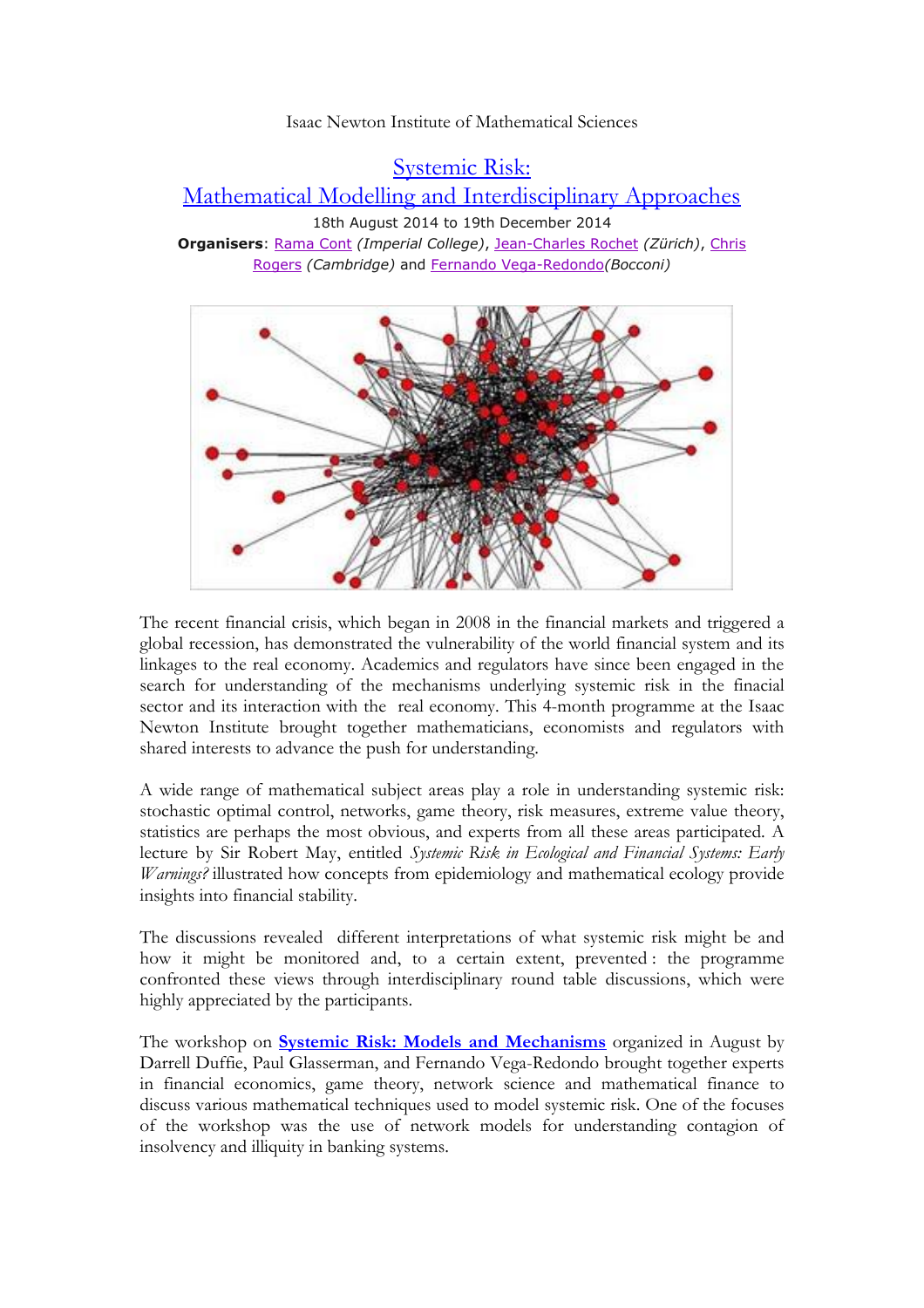\* **Monitoring Systemic Risk: Data, Models and Markets**. Organized by Rama Cont, Michael Gordy and Christian Gourieroux, this workshop, highly attended by regulators, focused on indicators and data requirements proposed for monitoring of systemic risk by regulators. A key challenge is to incorporate contagion mechanisms in the indicators. The granularity of models turned out be an important issue, with macro-econometric on one hand and micro-level firm-level network models on the other hand.

The final workshop, devoted to Regulating Systemic Risk: insights from mathematical [modeling](https://www.newton.ac.uk/event/syrw03) organized in December by Rama Cont, Martin Hellwig, and Jean-Charles Rochet, brought together macroeconomists, regulators and mathematical scientists to tackle the difficult issue of tackling systemic risk through regulation. Recurrent themes of this workshop were the interlinkage of financial intermediation, regulation and the real economy and the need for a model-based cost-benefit analysis of regulatory measures

Distributed through the programme were a number of mini-courses whose purpose was part pedagogical, part review of recent research. Among these were :

- \* Over-the-counter markets (Darrell Duffie, Stanford)
- \* Mean-field games (Jean-Michel Lasry, Paris Dauphine)
- \* Stochastic control problems in portfolio liquidation (Ulrich Horst, Berlin)
- \* Macroeconomic models with a banking sector (Jean-Charles Rochet, Zurich)
- \* Mod-Phi convergence (Ashkan Nikeghbali, Zurich)
- \* Bank runs, deposit insurance and liquidity (Phil Dybvig, St Louis)
- \* Conflict and trading in networks (Sanjeev Goyal, Cambridge and Fernando Vega-Redondo, Bocconi)
- \* Risk measures (Stefan Weber, Hannover)
- \* Mathematical aspects of local vs global risk analysis (Hans Foellmer, Berlin)
- \* Risk measures, scenarios and stress testing (Alex McNeil, Heriot-Watt University)

Involvement of regulators was an important element of the entire programme, and added greatly to the relevance of the discussions. At various times through the programme, we had representatives of the Federal Reserve, the Bank of England, the European Central Bank, the European Systemic Risk Board, the Bank for International Settlements (Basel), the Japanese FSA, the Deutsche Bundesbank, the Central Bank of Brasil, and the Austrian National Bank presenting their research and contributing to the discussions. A highlight of the programme was a one-day *Open for Business* event entitled `Systemic Risk and Macroprudential Regulation: Perspectives from Network Analysis' was held in October at the Bank of England, with many participants and speakers from the Bank's Financial Stability Division.

The programme has contributed to rendering research on mathematical modeling of systemic risk visible to policy-oriented research teams in central banks, and triggered collaborations between mathematical scientists and researchers at the Bank of England, the European Central Bank, and the Deutsche Bundesbank, to mention a few. Ajunior mathematician participating in the programme was hired by the Bank of England's Financial Stability Division.

The journals [Operations Research](http://pubsonline.informs.org/page/opre/call-for-papers) and [Statistics and Risk Modelling](http://www.degruyter.com/view/supplement/s21967040_Call_for_Papers_MonitoringSystemicRisk.pdf) have devoted special issues to the programme.